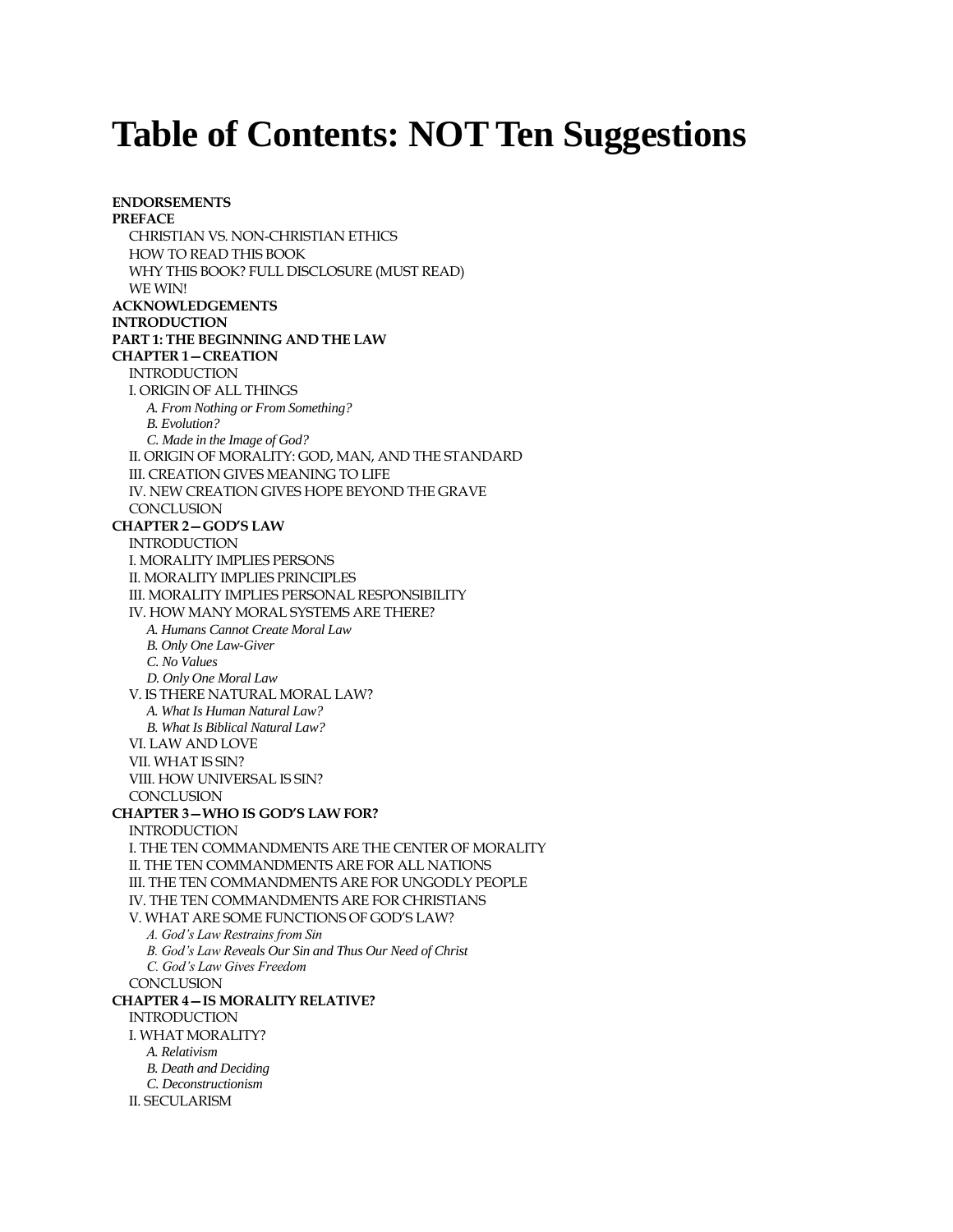III. POLITICIANS AND PUBLIC EDUCATION IV. CHARACTER AND CHOICES (PRIVATE MORALITY?) V. PREACHERS AND MORALITY CONCLUSION **CHAPTER 5—SUMMARY OF GOD'S LAW** INTRODUCTION I. WHAT IS THE SUMMARY OF THE LAW? II. HOW ARE THE TEN COMMANDMENTS NUMBERED? III. HOW ARE THE TEN COMMANDMENTS DIVIDED? IV. SUMMARY OF THE TEN COMMANDMENTS **PART 2: THE TEN COMMANDMENTS CHAPTER 6—FIRST COMMANDMENT: "NO OTHER GODS"** INTRODUCTION I. IDOLATRY IS THE MOTHER OF ALL SINS II. THE ATTRACTIONS OF IDOLATRY III. THE PRIVILEGE TO KNOW GOD IV. WHAT WE MUST DO V. WHAT WE SHOULD AVOID CONCLUSION **CHAPTER 7—SECOND COMMANDMENT: WORSHIP NO IMAGES** INTRODUCTION I. WHAT WE GET II. WHAT WE MUST DO III. WHAT WE SHOULD AVOID **CONCLUSION CHAPTER 8—THIRD COMMANDMENT: GOD'S NAME** INTRODUCTION I. WHAT WE GET II. WHAT WE MUST DO III. WHAT WE SHOULD AVOID IV. THE ONLY NAME FOR SALVATION **CONCLUSION CHAPTER 9—FOURTH COMMANDMENT: THE LORD'S DAY INTRODUCTION** I. REST AND WORK OF THE CREATION SABBATH *A. God's Gift of Time B. Our Attitude to Time* II. REST, REDEMPTION, & DOMINION IN THE OLD COVENANT III. REST, WORK, AND REDEMPTION IN THE NEW COVENANT *A. The Old Testament Sabbath Allowed Work and Emphasized Worship B. Temple and Sabbath Went Together (Matthew 11:25-12:8) C. Christ Rose on the First or Eighth Day D. The Sabbath Was/Is Gospel Rest (Hebrews 3:18-4:11)* **CONCLUSION CHAPTER 10—FIFTH COMMANDMENT: PARENTS' PART INTRODUCTION** I. CHILDREN ARE GOD'S GIFTS II. PARENTS MUST TEACH THEIR CHILDREN TO OBEY *A. Evangelizing Our Children B. How to Discipline Our Children C. Educating Our Children* III. WHO OWNS THE FAMILY? IV. WHAT ARE PARENTS FORBIDDEN TO DO? **CONCLUSION CHAPTER 11—FIFTH COMMANDMENT: CHILDREN'S PART** INTRODUCTION I. CHILDREN MUST HONOR THEIR PARENTS II. WHAT ARE BLESSINGS OF THE FIFTH COMMANDMENT?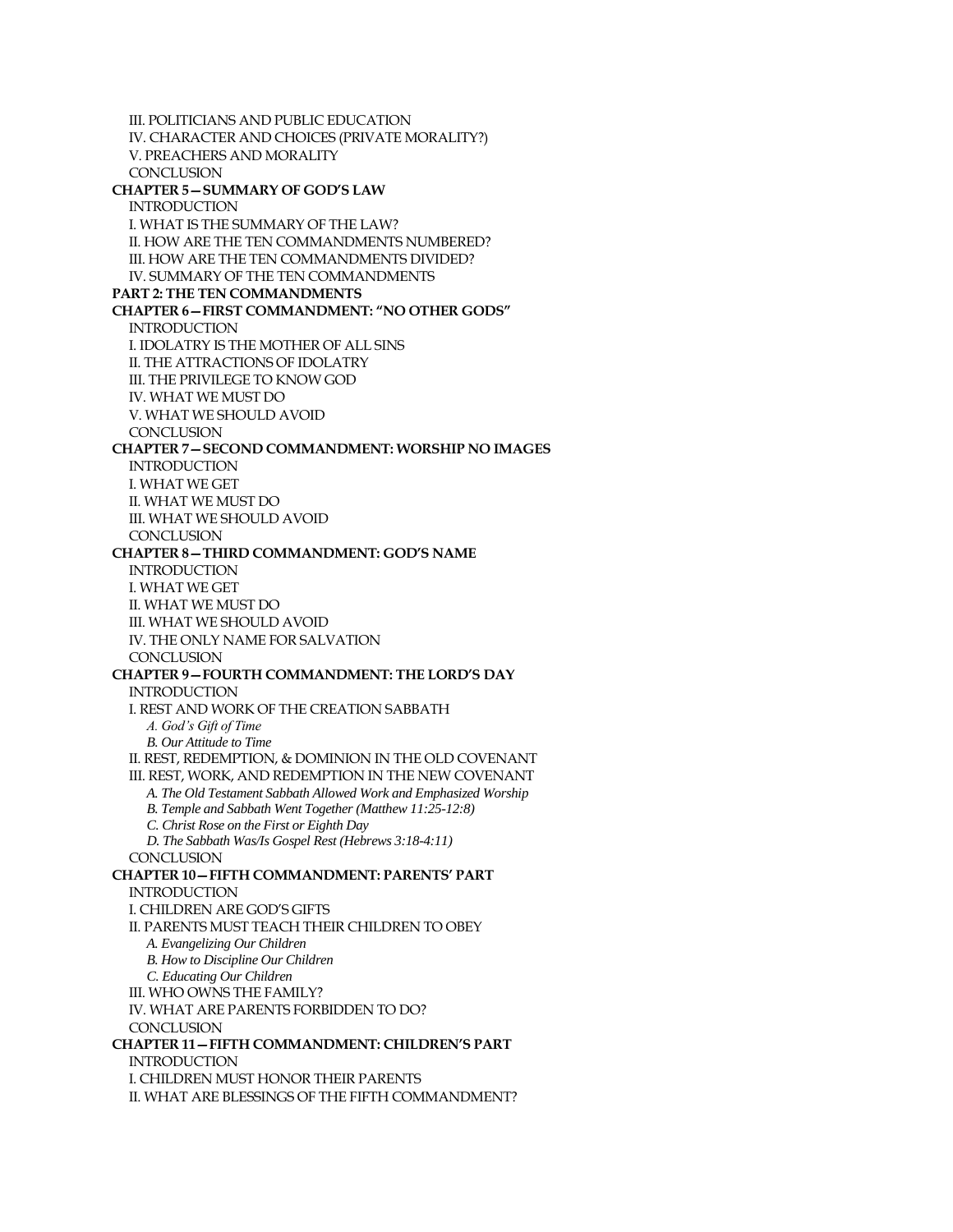III. DATING IV. WHAT CHILDREN RECEIVE FOR OBEDIENCE CONCLUSION **CHAPTER 12—SIXTH COMMANDMENT: NO MURDER INTRODUCTION** I. IMPORTANCE OF THE SIXTH COMMANDMENT II. WHAT WE MUST DO III. WHAT WE MUST NOT DO **CONCLUSION CHAPTER 13—SEVENTH COMMANDMENT: WHAT IS MARRIAGE? INTRODUCTION** WHAT IS MARRIAGE? **CONCLUSION CHAPTER 14—SEVENTH COMMANDMENT: WHAT IS ADULTERY? INTRODUCTION** I. SPIRITUAL ADULTERY II. HUMAN ADULTERY III. SINS FORBIDDEN CONCLUSION **CHAPTER 15—EIGHTH COMMANDMENT: YOU SHALL NOT STEAL INTRODUCTION** I. RIGHT TO OWN PROPERTY II. DEVALUING PROPERTY *A. Counterfeiting B. Ponzi Schemes C. Taking Care of Our Property* III. PROPERTY OWNING US IV. STEALING FROM GOD AND OTHERS V. FRAUD VI. DEFRAUDING THE POOR **CONCLUSION CHAPTER 16—THE NINTH COMMANDMENT: NO FALSE WITNESS INTRODUCTION** I. WHAT IS BEARING FALSE WITNESS? II. APPLICATIONS OF BEARING FALSE WITNESS *A. False Preachers B. Society C. Free Speech* III. PROCLAIMING THE TRUTH CONCLUSION **CHAPTER 17—THE TENTH COMMANDMENT: DO NOT COVET** INTRODUCTION I. WHAT IS COVETOUSNESS? II. WHAT IS ENVY? III. WHAT IS THE CURE? **CONCLUSION PART THREE: IMPLICATIONS—GOD'S JUDGMENT NOW CHAPTER 18—JUDGMENTS & BLESSINGS INTRODUCTION** I. JUDGMENT ITSELF II. WHO IS LORD, CAESAR OR CHRIST? III. WHAT COMPOSES A NATION'S SOUL? **CHAPTER 19—GOD'S JUDGMENT IS NOW . . . DEATH WISH** INTRODUCTION I. ORIENTATION TO DEATH *A. Can't Define Evil B. The Only Alternative* II. MORAL DECLINE